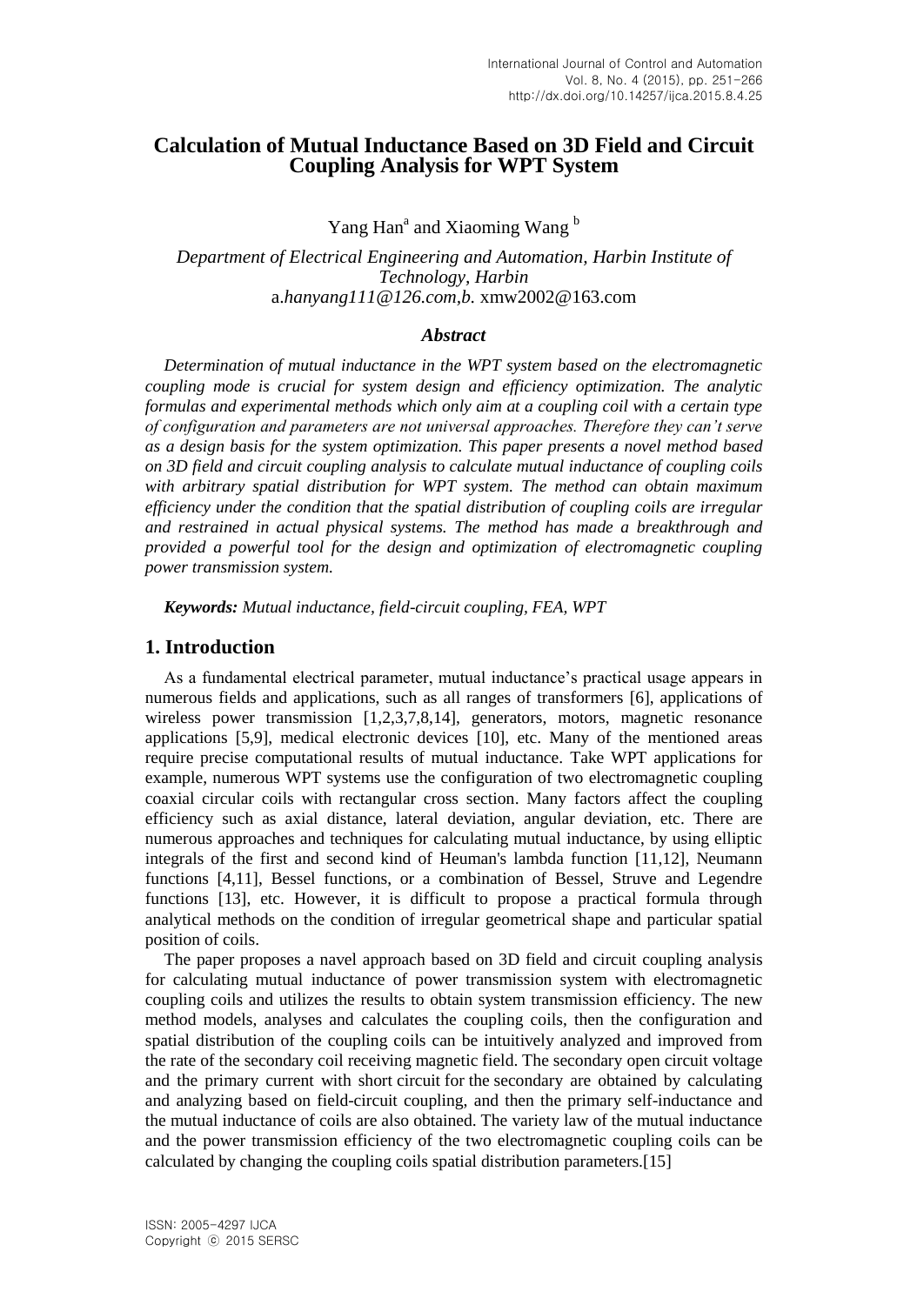# **2. Hollow Solenoid Coil Model and Finite Simulation**

Common spatial distribution of the coils are arranged in coaxial in the topology of power transmission system with two coupling coils, however, the paper gives some other cases uncommon, for example lateral deviation, angular deviation and embedded position. The paper establishes a model in order to simplify the analysis, and the parameters of the two hollow solenoid coils are shown in Figure 1.

For the two hollow solenoid coils, the [axial](app:ds:axial) [distance](app:ds:displacement) between the coils is d; the turns, the inner radius, and the outer radius of the two coils are respectively  $N$ ,  $R_1$ ,  $R_3$ ,  $R_4$ ; the height and the cross section area of the coils are respectively h,  $2(R_2 - R_1) \times h$ , and  $2(R_4 - R_3) \times h$ .



**Figure 1. The Model of Hollow Solenoid Coils** 

### **2.1. Circuit Model of WPT System**

The circuit model of WPT system is envisaged in Figure 2. The peak value of AC voltage source is 310V and the frequency is 50Hz; the reactance of the primary and secondary circuit are respectively  $Z_1$ ,  $Z_2$ , while the current are respectively  $I_1$  and  $I_2$ ; the load is  $R_L$ ; the [axial](app:ds:axial) [distance](app:ds:displacement) is d and the mutual inductance is M.



**Figure 2. Circuit Model of WPT System**

KVL equation is obtained according to the system model

$$
\begin{cases} I_1 Z_1 - j\omega M I_2 = U_1 \\ I_2 Z_2 - j\omega M I_1 = 0 \end{cases}
$$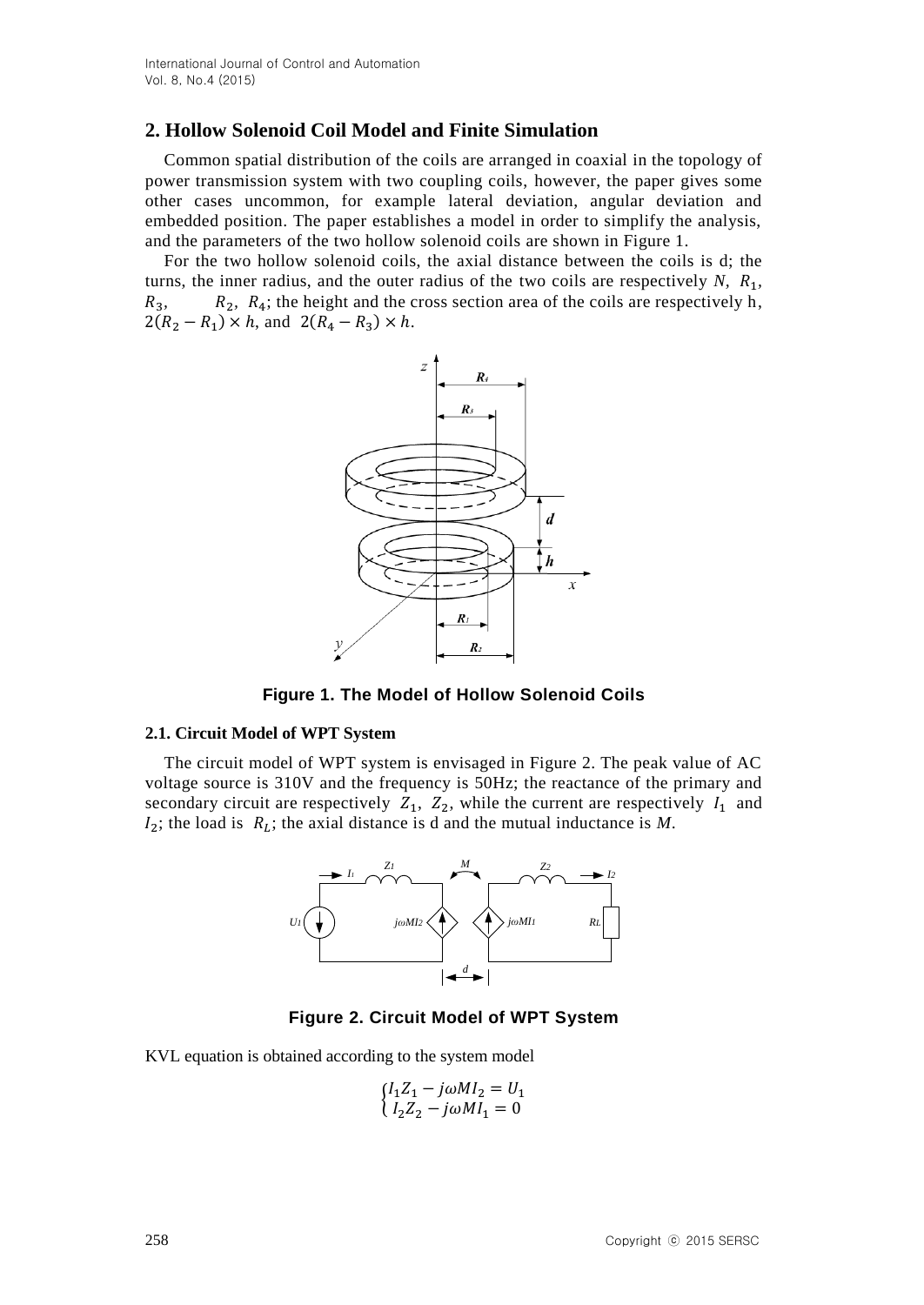$$
P_{in} = \frac{U_1^2 Z_2}{Z_1 Z_2 + (\omega M)^2}
$$

$$
P_{out} = \frac{U_1^2 (\omega M)^2 R_L}{[Z_1 Z_2 + (\omega M)^2]^2}
$$

$$
= \frac{(\omega M)^2 R_L}{(R_2 + R_L)[R_1 (R_2 + R_L) + (\omega M)^2]}
$$
(1)

$$
\eta = \frac{\omega^2 R_L}{R_1 + R_2} \left[ \omega^2 + \frac{R_1 (R_2 + R_L)}{M^2} \right]
$$
\n(2)

It is obvious in equation (2) that the system efficiency is only related to the mutual inductance when load, [excitation](app:ds:excitation) [source](app:ds:source) and coils parameters are determined.

**2.1.1. Open-circuit Voltage Method:** Through 2D FEA of ANSYS, reference [15] gives the analytical method and open-circuit method to calculate mutual inductance to calculate mutual inductance, and compares the two methods. The results illustrates that the relative error of the mutual inductance by the two methods is extremely small. Moreover, the method of open-circuit voltage is more convenient for establishing model and analyzing process.

The paper also takes the method of open-circuit voltage to calculate mutual inductance, however, through 3D FEA of MAGNET.

When the secondary circuit is open

 $\eta$ 

$$
M = \frac{U_2'}{\omega I_1'}\tag{3}
$$

Where

*l*<sup>*'*</sup> —the primary peak current when the secondary circuit is open

U<sub>2</sub>—the secondary peak voltage when the secondary circuit is open

 $\omega$ —angular frequency

 $Z_1$ —the reactance of the primary circuit

 $Z_2$ —the reactance of the secondary circuit

—mutual inductance

#### **2.2 Sinusoidal Steady-state Simulation Analysis of the Coupling Coils with Open Circuit for the Secondary**

Transmission distance is a crucial index in the WPT system based on the electromagnetic coupling mode. The paper establish 3D model by SOLIDWORKS, and takes the method based on 3D field and circuit coupling to analyze the ration between mutual inductance and axial distance by MAGNET. The model of the coaxial coils and 3D model established by SOLIDWORKS are shown in Figure 3.

 $R_1 = R_3, R_2 = R_4$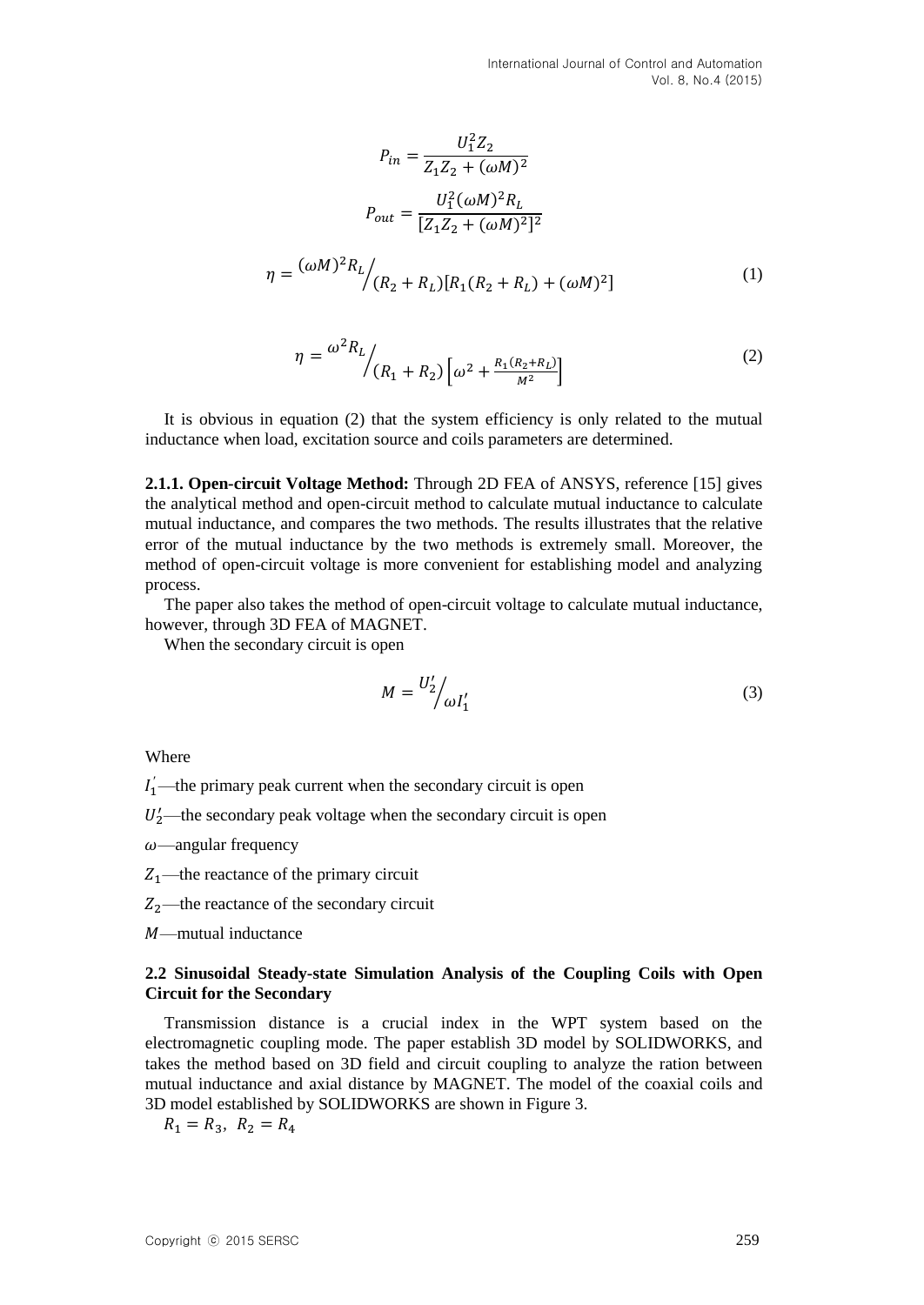International Journal of Control and Automation Vol. 8, No.4 (2015)



**Figure 3. The Model of Coaxial Coupling Coils**

**2.2.1. The Relation between Mutual Inductance and Axial Distance of Coils:** The paper takes open-circuit voltage method to calculate mutual inductance. Take d=10cm for example, the distribution of magnetic flux is shown in Figure 4.



**Figure 4. The Distribution of Magnetic Flux when the Secondary Circuit is Open**

Figure 5 presents the curve that *M* varies with *d*. It's easy to see that mutual inductance decreases rapidly when axial distance is small, however, the mutual inductance tends to be steady after  $d=8cm$ . Equation (4) presents a formula by calculating based on MATLAB and the comparison between the results of simulation and calculation is shown in Figure 5.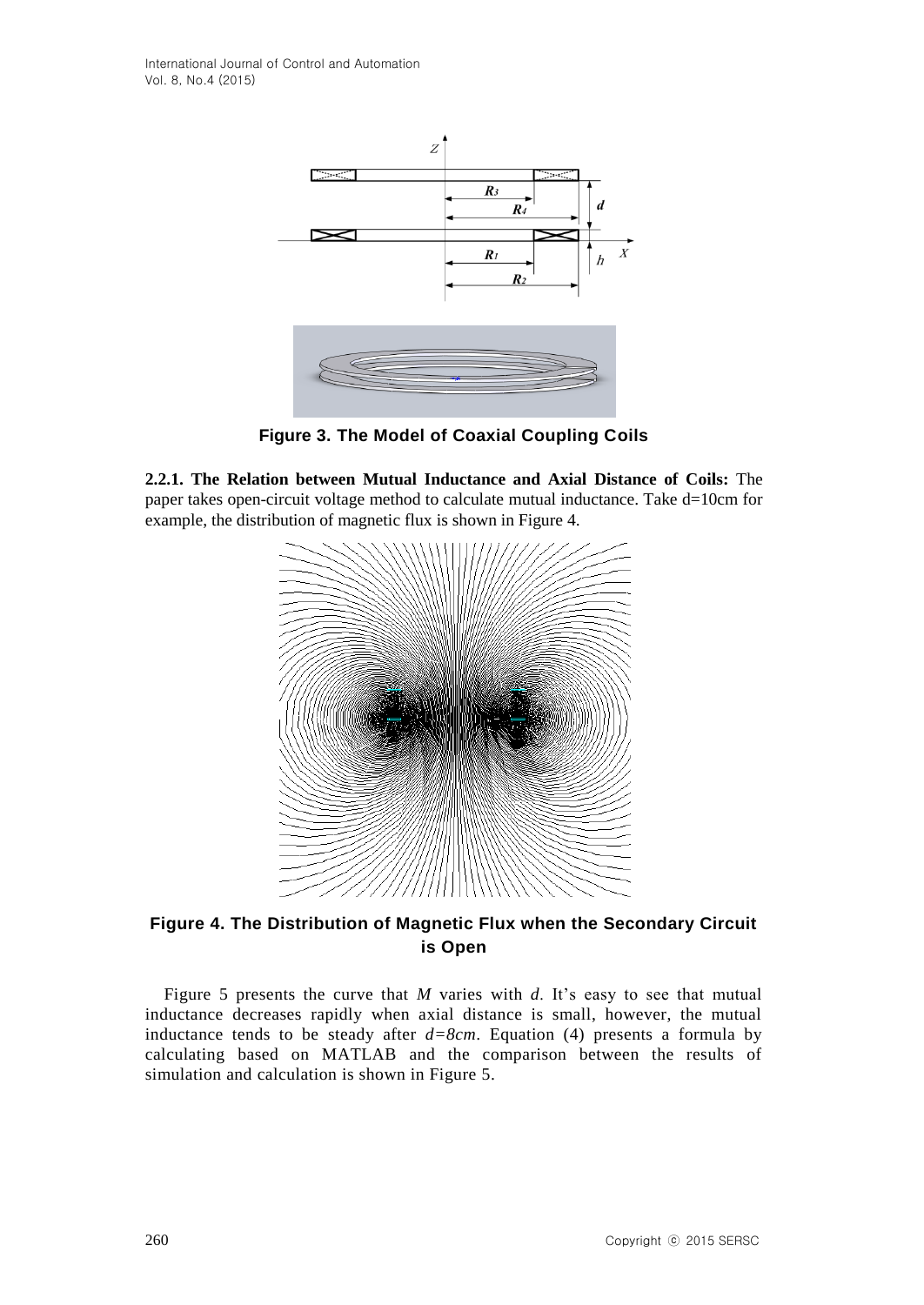

**Figure 5. The Comparison of Simulation and Calculation Results**

$$
M = f(d) = 9e^{-\left(\frac{d+2}{2}\right)^2} + 5e^{-\left(\frac{d+10}{17}\right)^2}
$$
\n(4)

## **3. Multivariate Analysis for Mutual Inductance of Coupling Coils**

The paper also takes open-circuit voltage method to analyze the variety law of mutual inductance under other conditions and the results can be directly used as the basis for calculating the operation parameters and optimizing the system efficiency

## **3.1. The Relation between Mutual Inductance and Cross Section Area of the Secondary Coil**

The model of coupling coils and 3D SOLIDWORKS are shown in Figure 6. The paper analyzes the variety law of mutual inductance under the condition that cross section area of the secondary coil varies while the cross-sectional area of the primary coil doesn't (*d=10cm*). Figure 7 illustrates the curve that p.u. of M varies with p.u. of the secondary coil's cross-section area. Obviously, the mutual inductance doesn't have maximum value when  $S_p = S_s$ , however, when  $S_s = 1.4 S_p$  the mutual inductance has maximum value. The mutual inductance sharply increases on the condition of  $S_s < 1.4 S_p$  and decreases when  $S_s > 1.4 S_p$ . Equation (5) presents a formula by calculating based on MATLAB and the comparison between the results of simulation and calculation is shown in Figure 7. **—**the cross section area of the primary coil

 $S_s$ —the cross section area of the secondary coil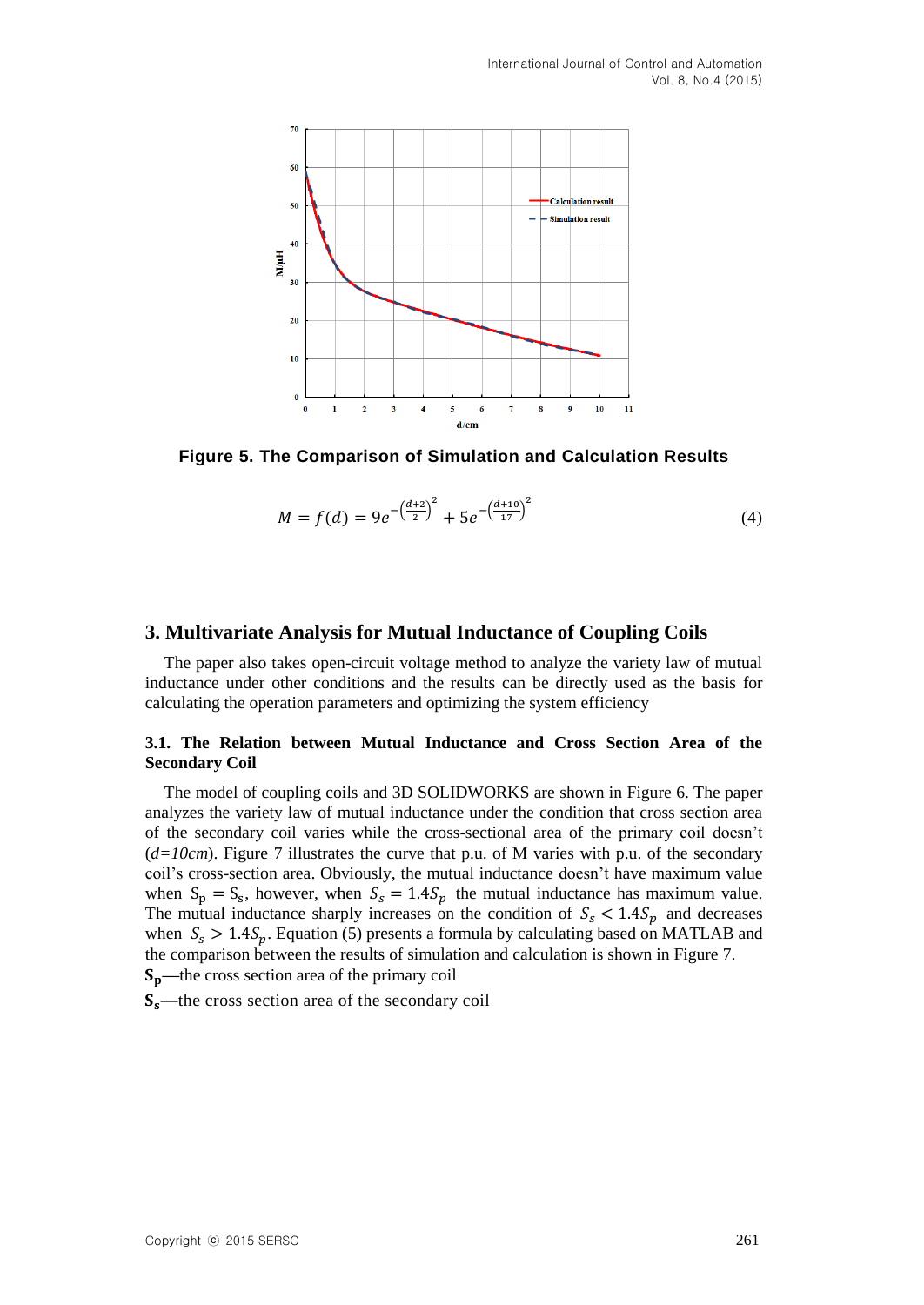International Journal of Control and Automation Vol. 8, No.4 (2015)



**Figure 6. The Coaxial Coupling Coils Model with Different Cross Section Areas of the Secondary Coil**



**Figure 7. The Comparison of Simulation and Calculation Results**

$$
M_{pu} = f(S_{pu}) = 6e^{-4(S_{pu}-1)^2} + 13e^{-(S_{pu}-2)^2}
$$
\n(5)

The embedded model of coupling coils is shown in Figure 8. The paper analyzes the variety law of mutual inductance. The comparison of simulation and calculation results is shown in Figure 9. It is visible that  $M_{pu}$  increases slightly when  $S_{pu} < 0.4$ , and sharply when  $0.4 < S_{pu} < 1$ . When  $S_{pu} > 1$ ,  $M_{pu}$  decreases rapidly. It is easy to see that  $M_{pu}$ has maximum value when  $S_{pu} = 1$ . Equation (6) presents a formula calculating based on MATLAB and the comparison between the results of simulation and calculation is shown in Figure 9.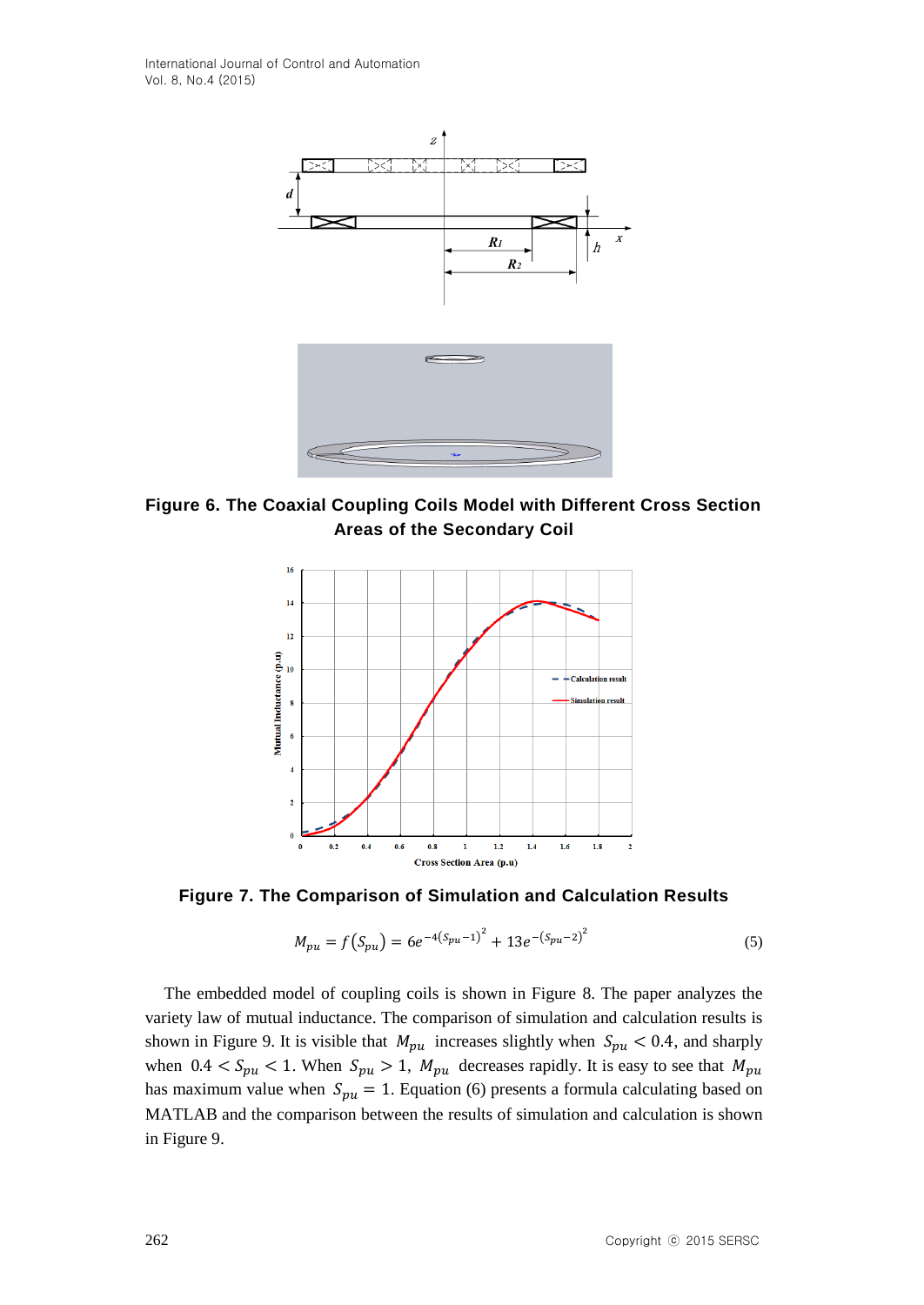International Journal of Control and Automation Vol. 8, No.4 (2015)



**Figure 8. The Embedded Model of Coupling Coils**



**Figure 9. The Comparison of Simulation and Calculation Results**

 $M_{pu} = f(S_{pu}) = 28.08e^{-\left(\frac{S_{pu}-3.352}{1.447}\right)^2} + 24.52e^{-\left(\frac{S_{pu}-1.204}{0.6224}\right)^2} + 24.51e^{-\left(\frac{S_{pu}-1.013}{0.2584}\right)^2}$ (6)

### **3.2 The Relation between Mutual Inductance and Angular Deviation**

The coupling coils model with included angle is shown in Figure 10. The paper analyzes the variety law of mutual inductance under the condition that angle deviation between coupling coils changes from  $0^{\circ}$  to  $90^{\circ}$  and the axial distance of the coils is *5cm*. Figure 11 illustrates the curve that *M* varies with α. It is obvious that the mutual inductance decreases sharply when  $0^\circ < \alpha < 15^\circ$ . The mutual inductance decreases slightly on the condition of  $15^\circ < \alpha < 45^\circ$ . when  $45^\circ < \alpha < 75^\circ$ , the mutual inductance decreases rapidly again, however, increases slowly when  $75\degree < \alpha < 90\degree$ . Equation (7) presents a formula by calculating based on MATLAB and the comparison between the results of simulation and calculation is shown in Figure 11.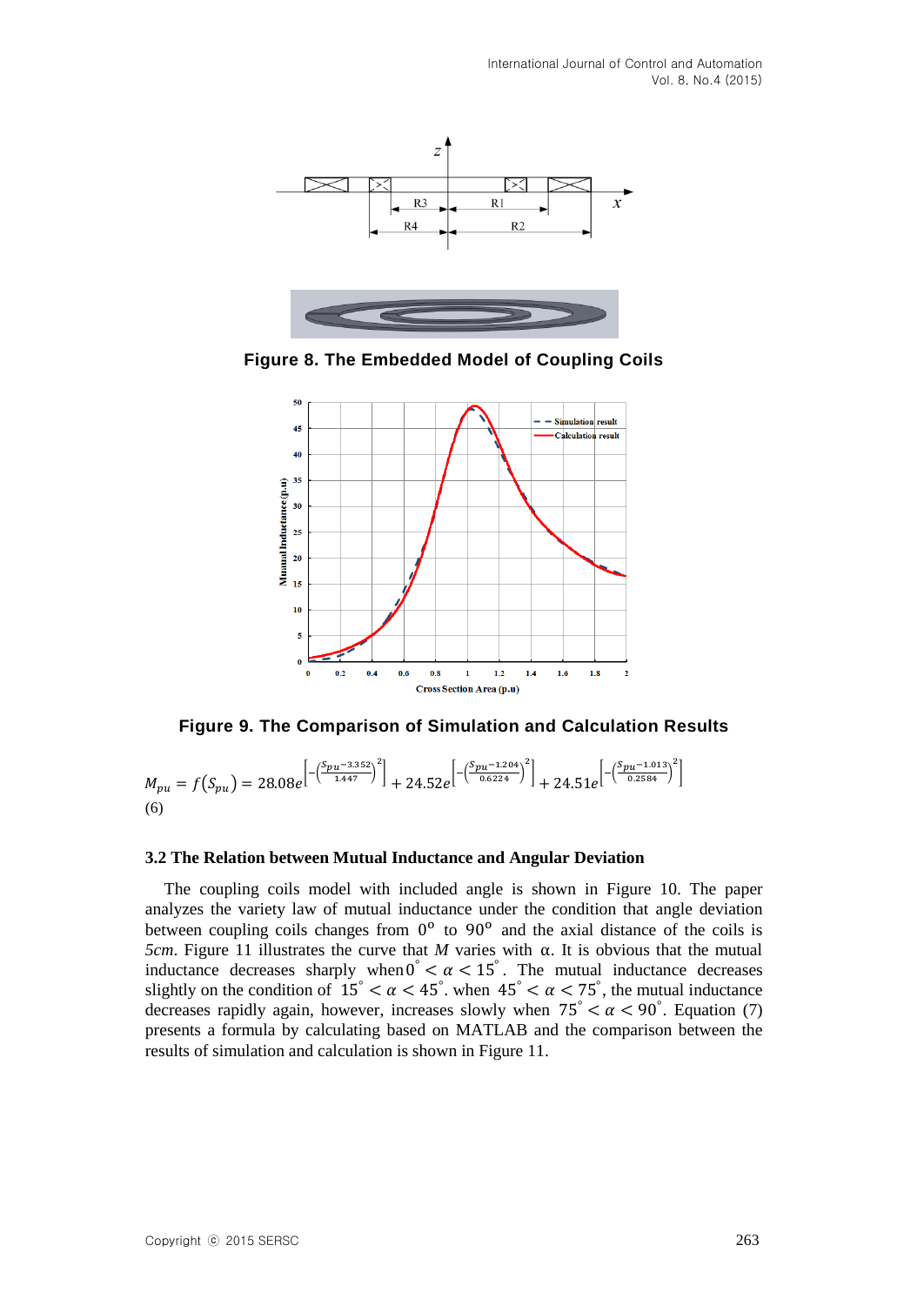

**Figure 10. The Model of Coupling Coils having Included Angle**





$$
M = f(\alpha) = 2e^9 - 2e^9 \cos \alpha + 4e^7 \sin \alpha + 7e^8 \cos(2\alpha) - 2e^7 \sin(2\alpha) \tag{7}
$$

### **3.3 The Relation between Mutual Inductance and Lateral Deviation**

The model of coupling coils and 3D SOLIDWORKS are shown in Figure 12. The paper analyzes the variety law of mutual inductance with the condition that the lateral deviation changes from 0cm to 32cm. Figure 13 illustrates the curve that M varies with s. It is obvious that the mutual inductance decrease rapidly when  $s < 22cm$ , however, when  $s > 22cm$ , mutual inductance fluctuates within a narrow range. Equation (8) presents a formula by calculating based on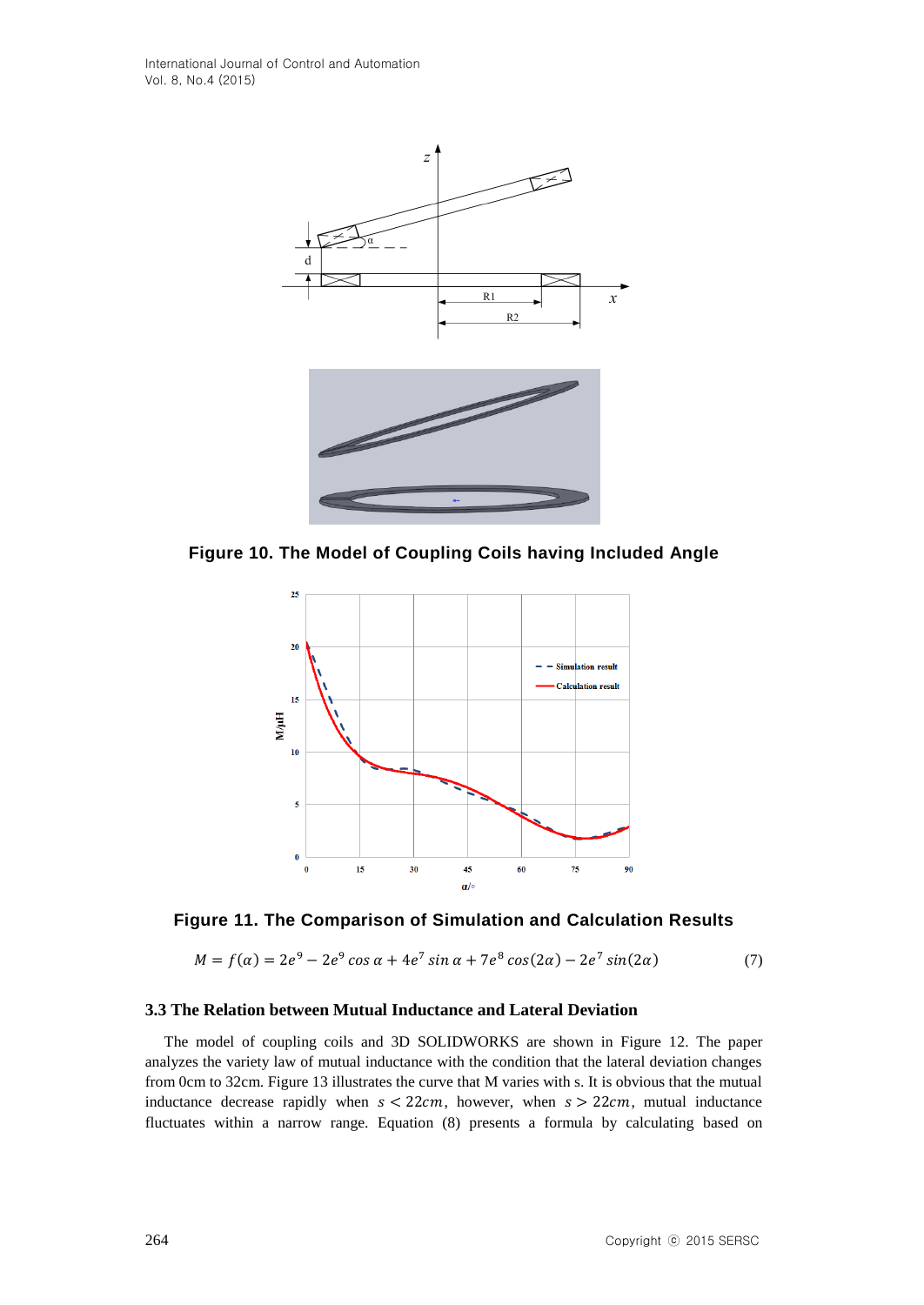

MATLAB and the comparison between the results of simulation and calculation is shown in Figure 13.

**Figure 12. The Model of Coupling Coils with Lateral Deviation**



**Figure 13. The Comparison of Simulation and Calculation Results**

$$
M = f(x) = 5 + 9\cos(0.1s)
$$
  
+ 6 sin(0.1s)  
+ 7 cos(0.2s) + 0.1 sin(0.2s) – 0.1 cos(0.3s)2 sin(0.3s) (8)

## **4. Conclusion**

The paper illustrates that mutual inductance is a crucial factor in the WPT system based on the electromagnetic coupling mode and then proposes a novel method based on 3D field and circuit coupling analysis. The new method aims at calculating the mutual inductance with different coils parameters, arbitrary spatial distribution. According to the results, mutual inductance can be increased by decreasing the axial distance and the lateral deviation, equaling the cross-section areas of the primary and secondary coil,